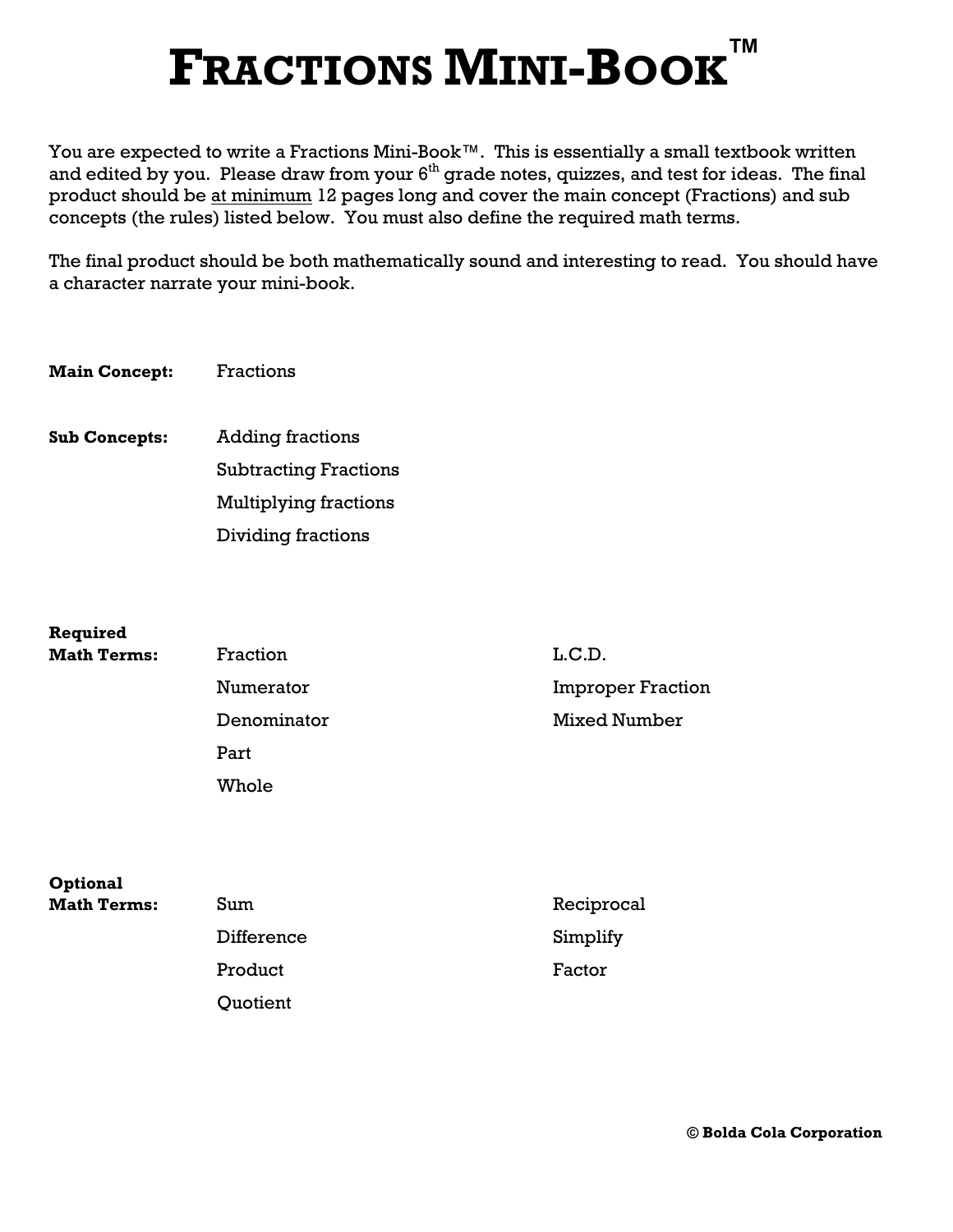## SAMPLE FRACTION MINI-BOOK PAGES



GOOD sample page:  $OKAY$  sample page:

 When you add fractions you need to have a COMMON DENOMINATOR. When the denominators are different you CANNOT add!  $\overline{a}$ ! 2 9 x 2 4 18  $+$  5 6  $+$  $\overline{a}$ 15 18  $\frac{1}{18}$ 19 Remember to do this every time! x 2 x 2 x 3 x 3